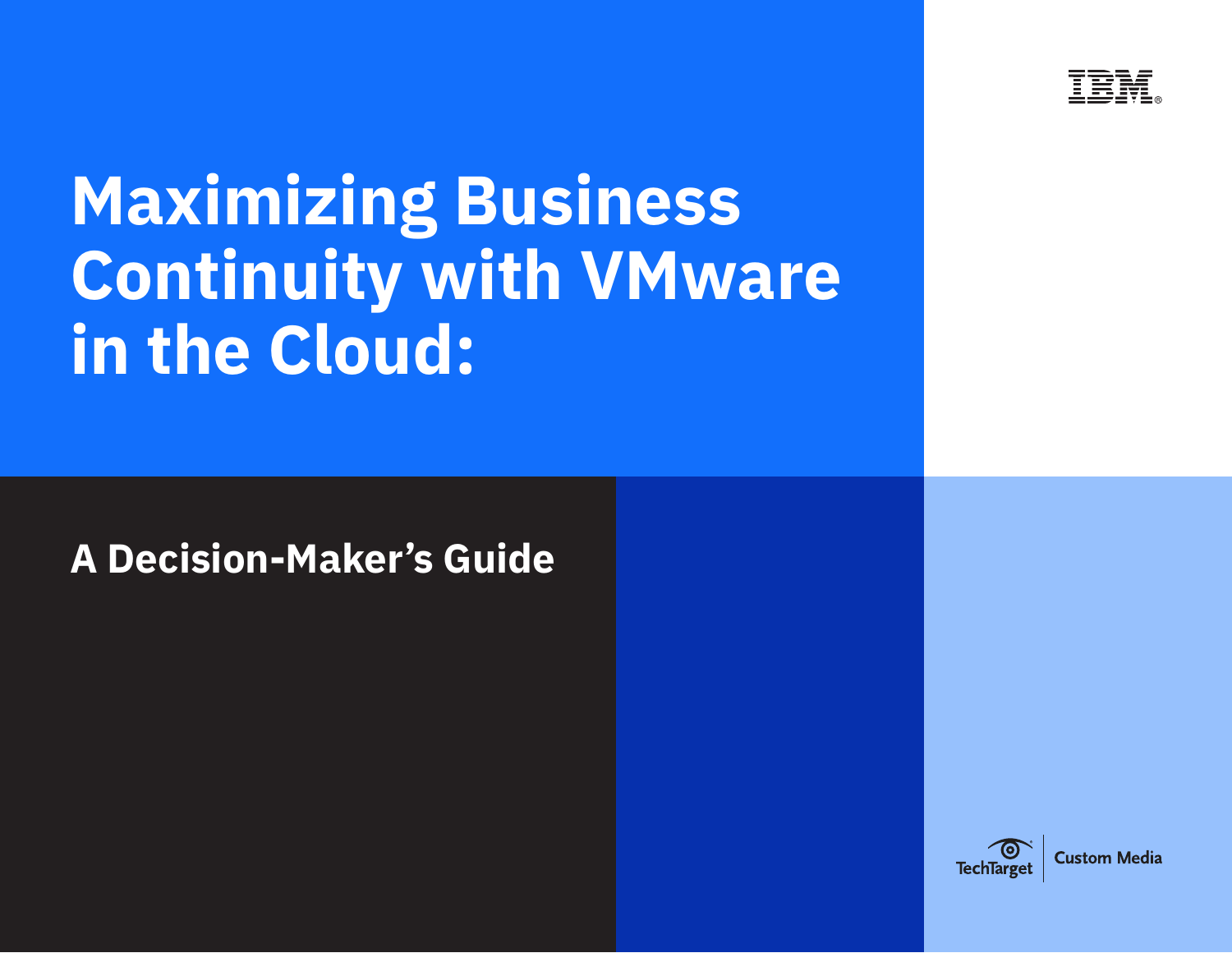### **A brief note**

Improving IT resiliency and maintaining business continuity are more important than ever for any enterprise in the digital era. The flexibility and agility of cloud makes it an optimal solution to maintain business continuity. The cloud can mitigate risks of downtime ensuring continuous business operations. In fact, most IT decisionmakers are looking at the cloud as a solution to *improve* uptime, performance and availability of applications, data and workloads.

In the chapters to follow, we break down how to develop a business continuity strategy in the cloud with a focus on VMware workloads; and provide a series of considerations to enable the best decision when choosing a public cloud environment.

### **Table of Contents**

| <b>Chapter 1:</b> | <b>Business continuity</b><br>plus cloud is a<br>winning combination   |
|-------------------|------------------------------------------------------------------------|
| <b>Chapter 2:</b> | <b>Capitalizing on current</b><br><b>VMware investments</b>            |
| <b>Chapter 3:</b> | Finding the right cloud<br>provider for optimal<br>business continuity |
| <b>Chapter 4:</b> | What to look for in a public<br>cloud platform                         |
| <b>Chapter 5:</b> | <b>Planning and next steps</b>                                         |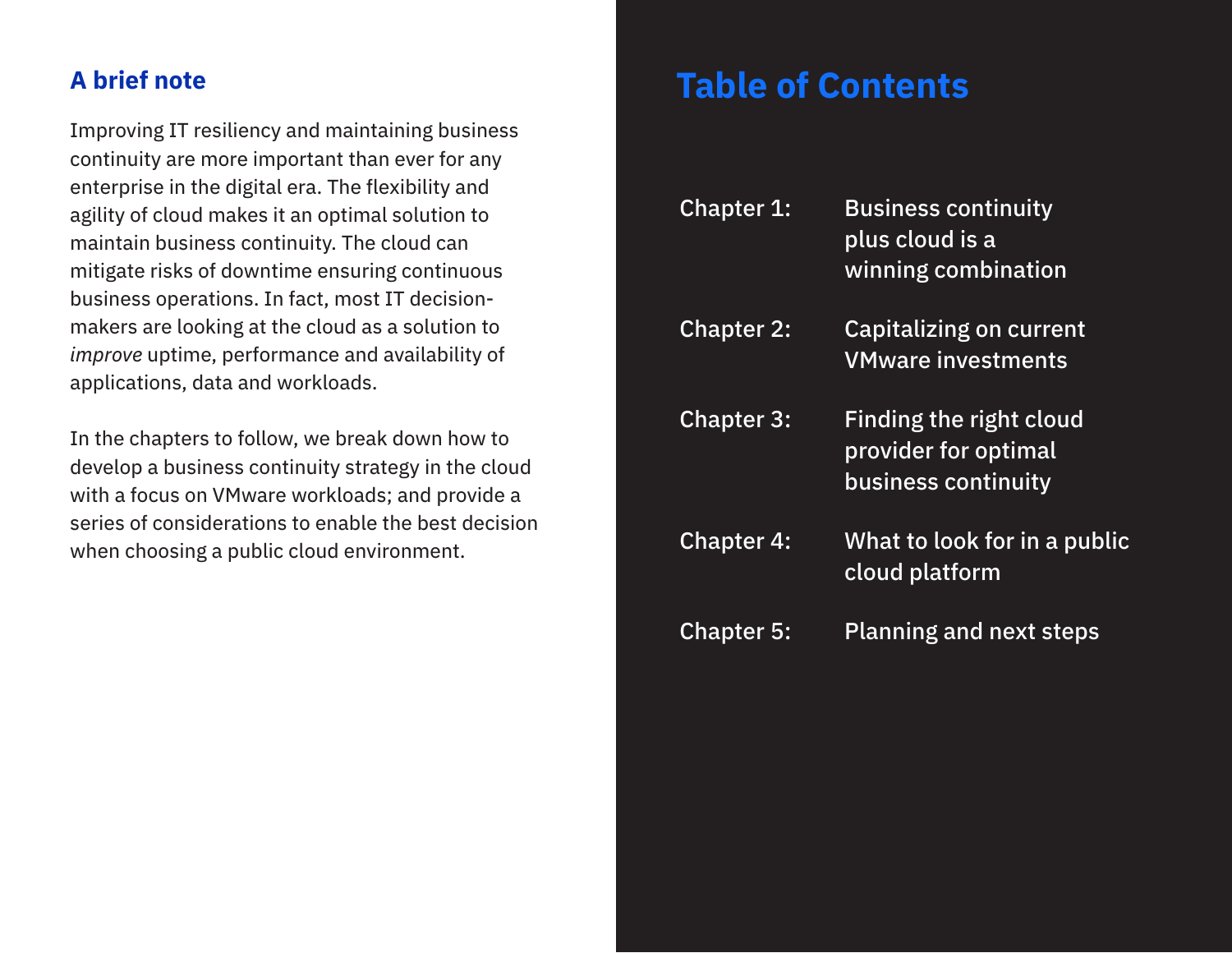### **Chapter 1:**

### **Business continuity plus cloud is a winning combination**

Over the past decade, backup and disaster recovery have served as the gateway to the cloud for many organizations. Public cloud has typically delivered cost efficiencies and increased agility without requiring major investments in hardware, software, networks, personnel or physical space. These benefits have offered enterprises the flexibility to optimize their spending and speed—at any given time—by dialing up and down their consumption based on need.

In today's world, it's not just about backup and recovery; it's also about ensuring business is always up and running and that *organizations are able to recover applications, data and workloads completely and quickly. Any failure in doing so creates risk of losing revenue, brand confidence and customer good will.* In essence, we're talking about overall business continuity.

*Business continuity comprises backup and recovery as well as high availability of mission critical applications and workloads at any given time.*

**As companies embrace digital transformation, they are seeing a corresponding increase in the cost and impact of downtime.** 

- Application downtime now costs the average enterprise \$20.1 million in lost revenue and productivity.<sup>1</sup>
- Lost data from mission critical application downtime costs more than \$102,000 per hour.<sup>2</sup>
- The average cost of a data breach is \$3.92 million globally—rising by \$300,000 for companies undergoing a major cloud migration. <sup>3</sup>

1 ["2019 Cloud Data Management Report,](https://www.veeam.com/cloud-data-management-report-2019_wp.pdf)" Veeam, June 2019.

2 Ibid.

#### **Critical Decisions**

**As IT teams expand their focus from cloud backup and recovery to business continuity and high availability, they must consider:**

- Which technologies to use
- Which public cloud platform to implement
- Which workloads to prioritize

<sup>3</sup> ["2019 Cost of a Data Breach Report,](https://www.all-about-security.de/fileadmin/micropages/Fachartikel_28/2019_Cost_of_a_Data_Breach_Report_final.pdf)" IBM and Ponemon Institute, June 2019.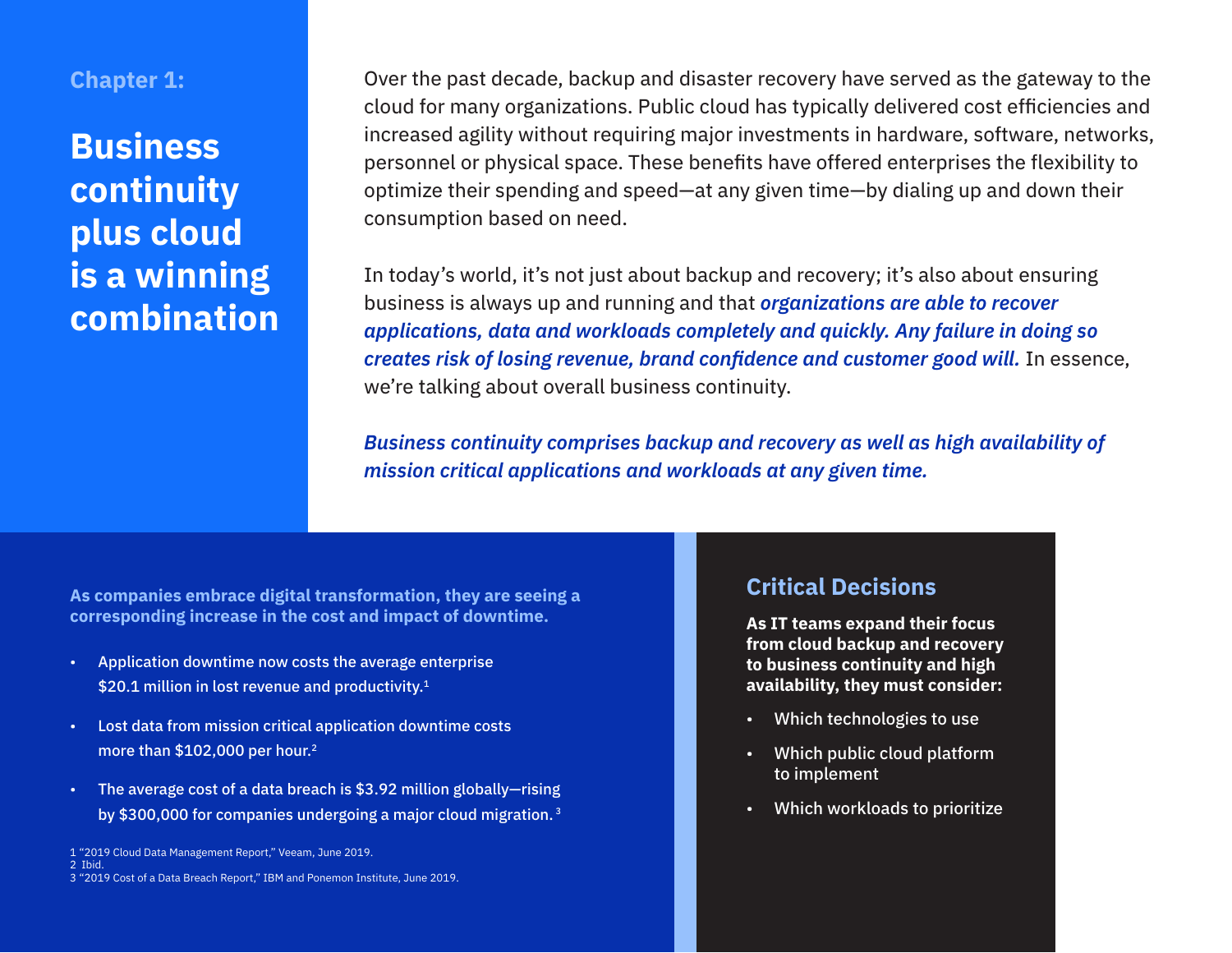#### **Chapter 2:**

### **Capitalizing on current VMware investments**

Most enterprises have discovered that leveraging VMware across on-premises infrastructure and public cloud is the optimal path to ensuring business continuity for mission critical applications. Keeping the VMware technology stack as part of the cloud strategy can decrease risks and maximize existing investments during digital transformation.

VMware is the predominant virtualization platform for on-premises deployments of mission critical applications. With that, there are many industry leading companies like Veeam and Zerto that offer solutions specifically for VMware across public cloud and on-premises infrastructure to simplify and enhance resiliency. As a result, more and more cloud providers are building integration and automation around these solutions on top of the VMware technology stack to further accelerate configuration and deployment.

# **OSRAM**

**To kick-start its business transformation, OSRAM focused on gaining agility, and chose to migrate its business to IBM Cloud pursuing a multi-cloud strategy.**

Learn how the migration was simplified using virtual replication [solutions from Zerto on IBM Cloud.](https://www.ibm.com/case-studies/osram)

### **Critical Decisions**

**Mission critical applications are intertwined with many other applications, including vital databases, OLTP systems, financial systems, web sites, HR and many more. Companies must determine:**

- How to ensure all application dependencies are considered.
- How to consistently manage and monitor governance, performance, SLAs and compliance.
- How to maximize business continuity, including backup, recovery and high availability.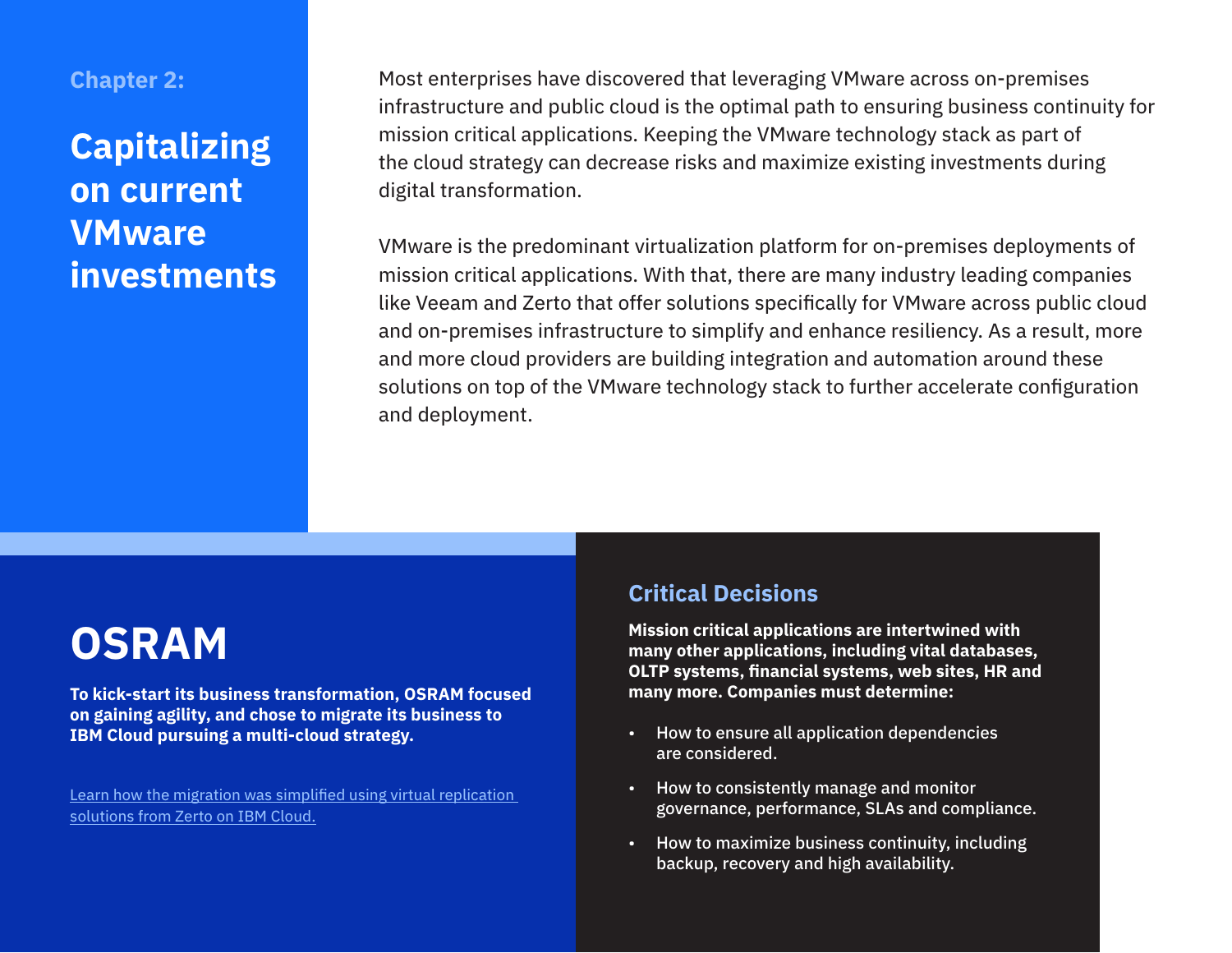### **Chapter 3:**

### **Finding the right cloud provider for optimal business continuity**

**A** For reference, we've outlined general guidelines in the form of answers (A.) to enable planning and discussions with internal teams as well as potential providers.

If the decision is to continue using VMware for mission critical applications in the cloud, then choosing the right enterprise-grade cloud provider is key to a successful implementation. Further, it is critical when ensuring the necessary procedures and safety nets are in place to maintain continuous business operations.

Before laying out a business continuity strategy in the cloud, take a moment to consider the below questions and work with the broader team to align on the input and priorities. Then, challenge cloud providers on these questions and require answers before agreeing to partner with them on the strategy.

**A Having a clear set of objectives and key performance indicators (KPIs) will keep the project focused and on track. For example, many organizations have multiple RTOs and RPOs that reflect the importance of each worklo project focused and on track.** For example, **many organizations have multiple RTOs** 

**and RPOs that reflect the importance of each workload to their business, thus these should be considered when mapping out key objectives.** Not having clear and deliberate objectives will muddy the process and likely create confusion, frustration and conflicting priorities with no productive path forward. The result will be extra expense, time and resources spent and no real goal accomplished. Business-justified and goal-oriented objectives are key.

What are the business case, objectives and benefits? Are the benefits measureable?

**Where to start and what workloads should be prioritized?**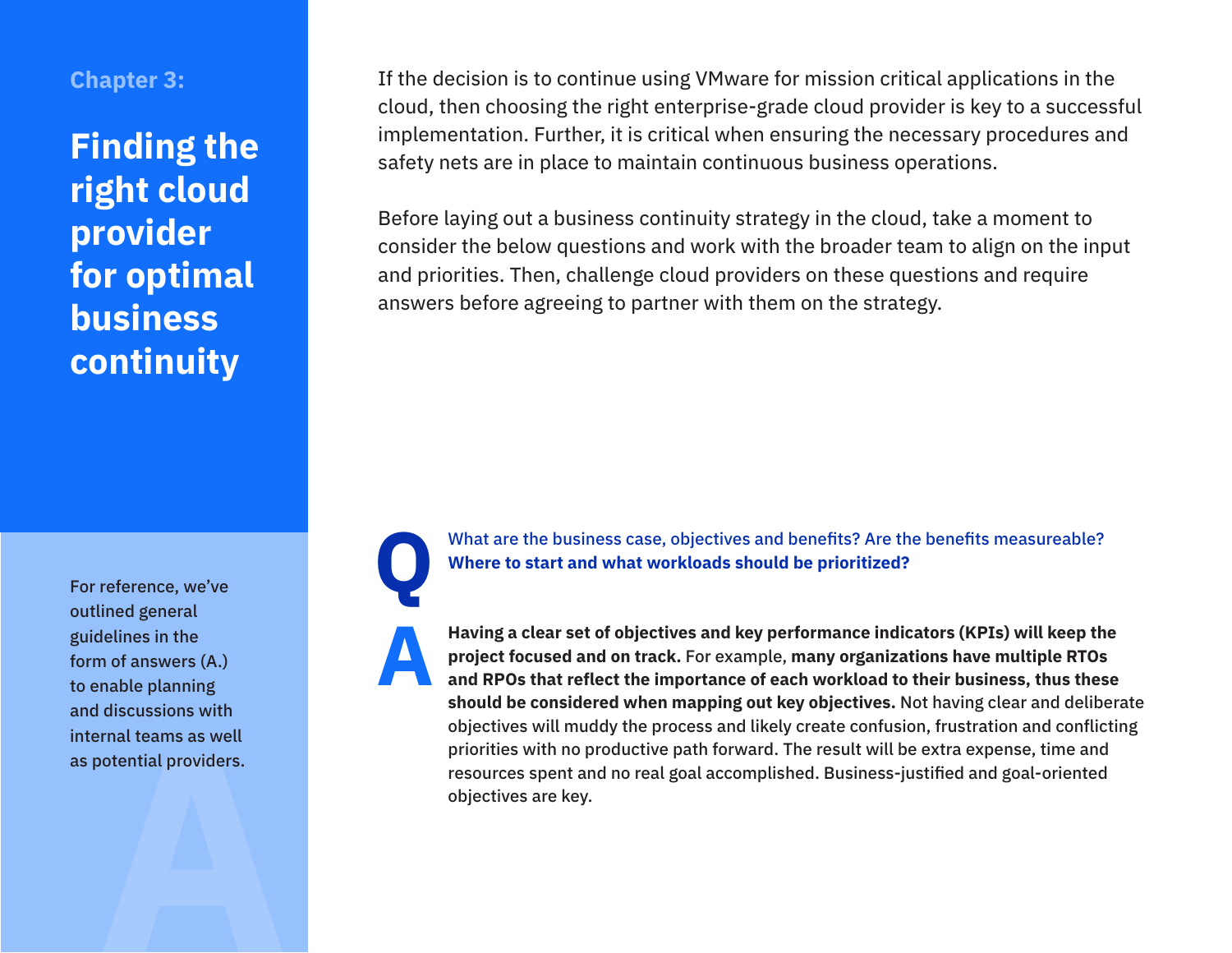If mission critical workloads in the cloud is the decided strategy, then what are other applications and associate dependencies to consider? **strategy, then what are other applications and associated dependencies to consider?**

If it is mission critical it is likely tied to underlying<br>OLTP systems, financial systems, web applications<br>more. Consider how to address the full scope of each<br>probability's dependencies without effecting busi OLTP systems, financial systems, web applications and more. Consider how to address the full scope of each application's dependencies without affecting business continuity. **This is a key question to ask any provider that is being considered.** They should have a clear and concise response to how their platform supports business continuity and ensures high availability of mission critical applications end to end.

What features and capabilities are required? For<br>example, is a snapshot-based replication or contin<br>replication needed? example, is a snapshot-based replication or continuous replication needed?

If the business case is clearly articulated, then it can<br>be better determined what is needed to achieve the<br>objectives. These requirements should be addressed<br>and prioritized before absorbed any colution. Known be better determined what is needed to achieve the objectives. **These requirements should be addressed and prioritized before choosing any solution. Knowing the required features and capabilities ahead of time gives immediate control over the conversation.** Communicating requirements up front forces providers to respond directly to said requirements—or not. Ultimately, the ability to narrow down the provider field becomes easier and is based on which partner can best support these requirements.

**What is an acceptable level of risk? Business continuity is** all about risk management. Is any downtime acceptable? What RPOs and RTOs are required? What are the specific performance SLAs and compliance requirements that must be met? What about storage and backup requirements?

This goes back to knowing, prioritizing and<br>communicating the business and migration<br>Be realistic about the expectations, and know **communicating the business and migration requirements. Be realistic about the expectations, and know what is needed and ask for it!** Identify which provider can offer the most comprehensive support and plan while meeting all the "must have" requirements.



**Does the cloud provider support a well-rounded ecosystem of skills, expertise and tools?** Can set easily be extended to access best-of-breed solution for booking disaster reservement birk availability **ecosystem of skills, expertise and tools?** Can services easily be extended to access best-of-breed solutions for backup, disaster recovery and high availability?

Backup, recovery and high availability are specialized<br>functions—particularly in the cloud. Many enterprises<br>partner with leading software providers that specialize<br>in areas like high availability and that are effective **functions—particularly in the cloud. Many enterprises partner with leading software providers that specialize in areas like high availability and that can offer the expertise and tools to round out the coverage.** For example, companies such as Veeam and Zerto are widely known and often used for their disaster recovery and backup solutions. Veeam and Zerto deliver key capabilities enterprises are seeking, including breakthrough RTOs and RPOs and disaster recovery as a service. Identify the public cloud provider that offers tight integrations with these leading business continuity platforms and ask if these services can easily be leveraged for mission critical applications.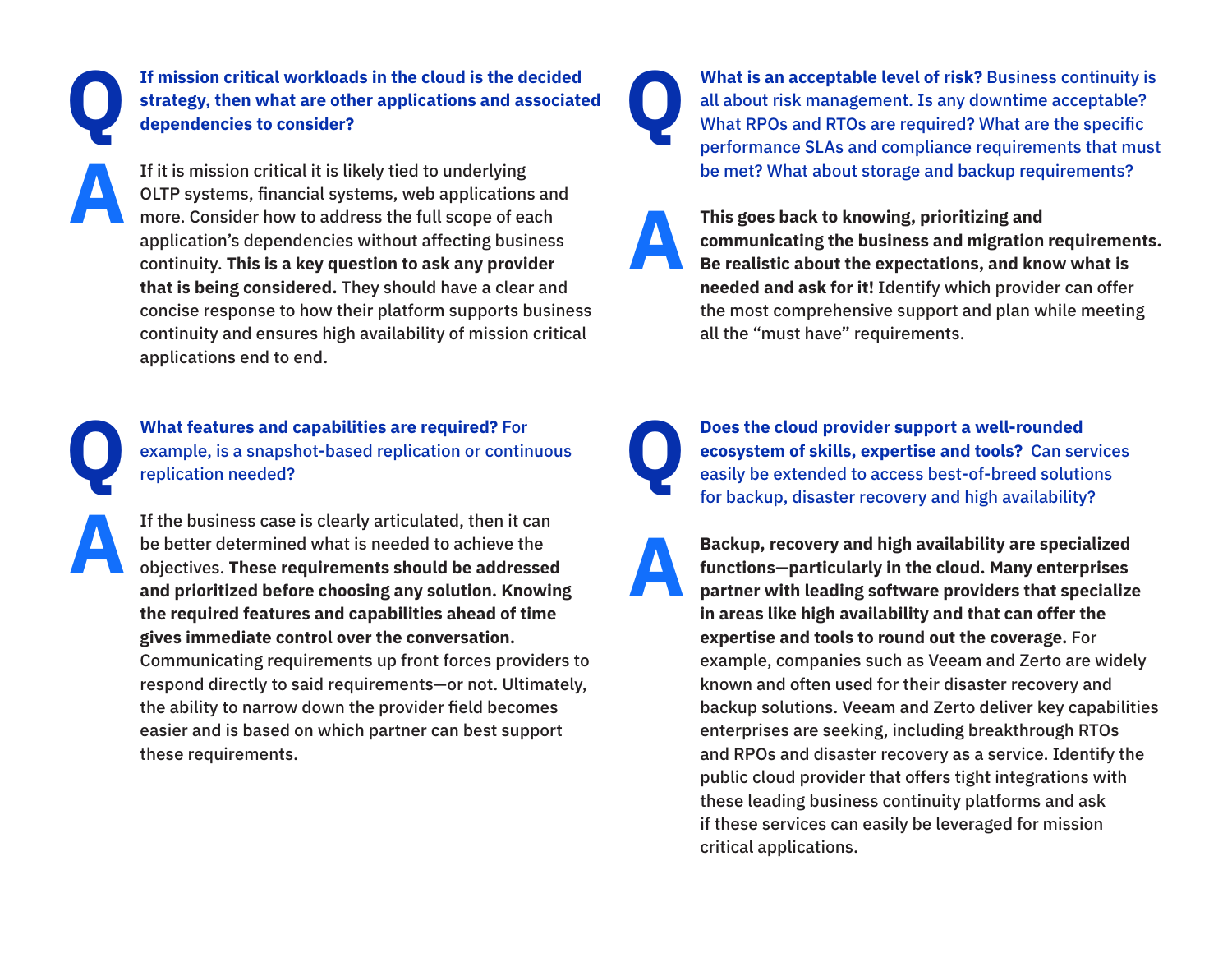# **Top 5** business continuity capabilities to seek **capabilities to seek**

Pervasive automation for setup and operations

- **1**
- Access to full VMware cloud stack
- **2**
	- High availability at the VM level
- **3**

**4**

RPOs near zero with zero data loss



### **Critical Decisions**

**Answering the core questions will raise others:** 

- Resources: Does the organization have the personnel resources and skills in-house, or is an experienced partner or vendor needed to bridge the gap?
- Costs: How much will it cost and is there a way to measure total cost of ownership (TCO) or return on investment (RTO)?
- Timing: Is there a hard deadline, such as the end of support for a key application like SAP?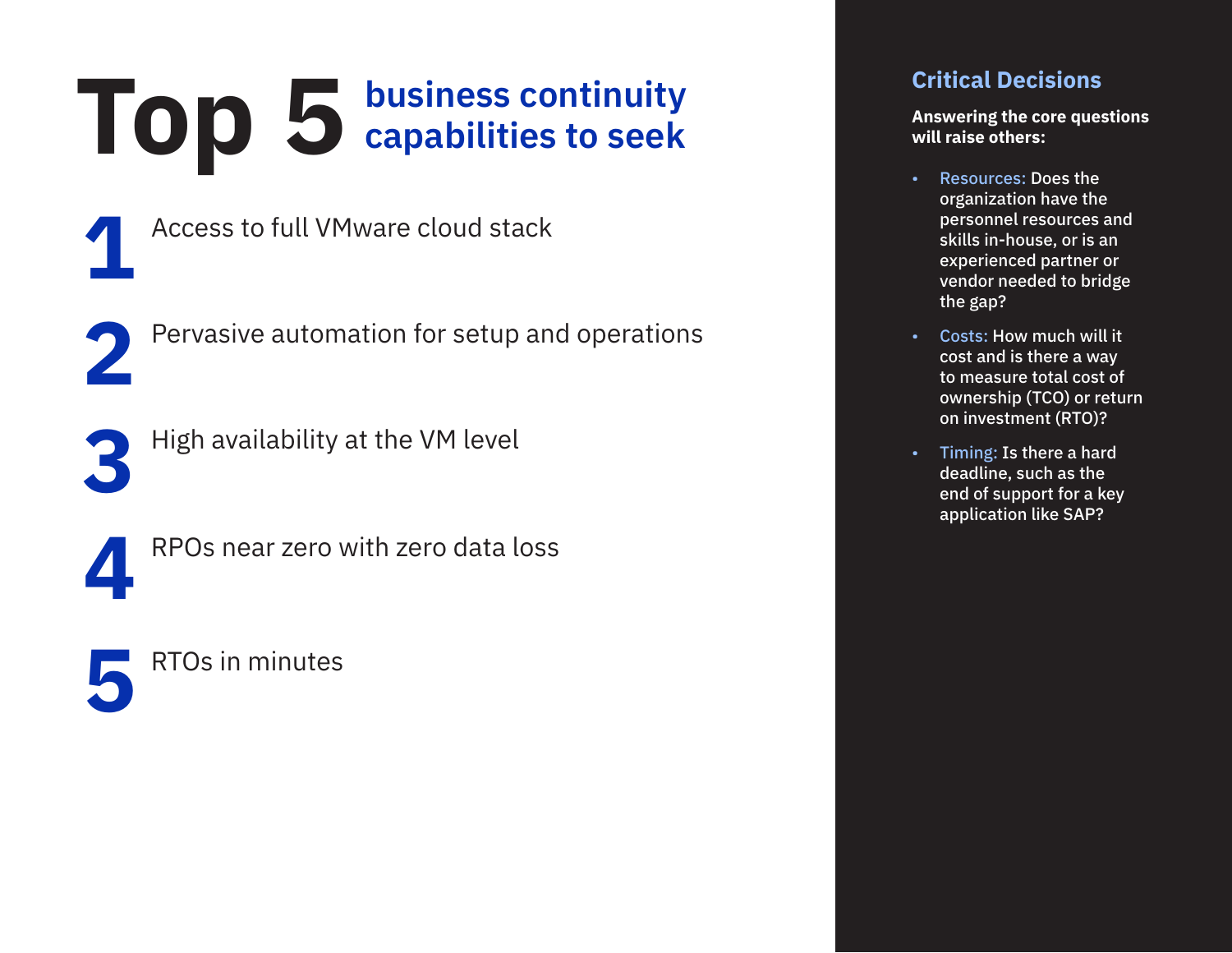#### **Chapter 4:**

### **What to look for in a public cloud platform**

If you have decided to leverage cloud to implement your solutions, perhaps the most critical question to answer is this:

#### **Which company will earn your trust as an enterprise-grade cloud provider?**

This is for you to decide. Use the guidance offered in the previous section and identify the provider that best meets the business, application and high availability requirements as well as the level of support and expertise needed to be successful.

We know these are hard decisions to make and research is critical. Here is some key information on why IBM Cloud should be considered for your business continuity strategy.

### **Introducing IBM Cloud**

IBM does three main things differently than other cloud providers:

**Value:** Customers can get unlimited, no-cost data replication within more than 60 Global IBM Cloud data centers for site-to-site recovery.

**Control:** Hypervisor and bare metal access allows enterprises to maintain existing disaster recovery tooling and functionality, while gaining the agility and scalability of the cloud.

**Choice:** Customers can leverage flexible deployment and storage options to implement a multitiered disaster recovery and backup strategy.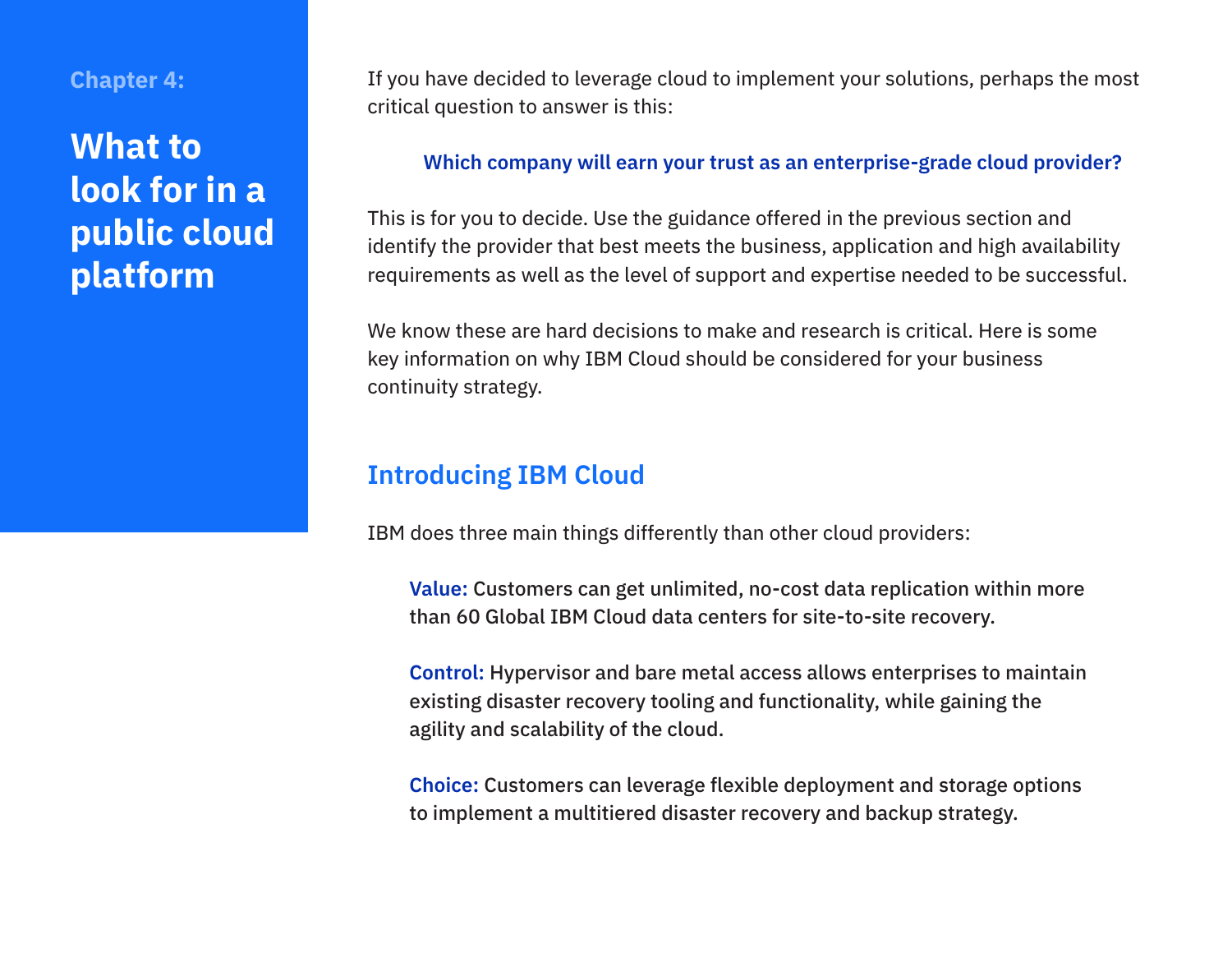In addition, IBM offers customers a broad ecosystem of experts and partners to tap into in developing a business continuity strategy and executing on the plan. IBM services has thousands of VMware technical experts with years of experience helping clients adopt and deploy a hybrid cloud strategy including a fully managed or shared approach on **VMware on IBM Cloud**. Industry leaders [Veeam](https://www.ibm.com/cloud/veeam) and [Zerto](https://www.ibm.com/cloud/zerto) are part of the portfolio of services by IBM Business Resiliency Services to expand data protection and recovery options.

With [IBM Cloud for VMware Mission Critical Workloads,](https://cloud.ibm.com/docs/services/vmwaresolutions/services?topic=vmware-solutions-mcv_overview) enterprises can meet today's demands for business continuity, including high availability, fast recovery times, automated failover and zero data loss when recovering from downtime events. The solution uses pervasive automation to simplify moving applications to the cloud, including lift-and-shift migrations.

IBM Cloud is also ahead of the curve in supporting vSAN Stretched Clusters. With vSAN Stretched Clusters, customer data is managed and replicated across multiple IBM Cloud data centers within regions, ensuring zero data loss in the event of a full site failure.

# **Movius**

**With IBM Cloud and the Veeam on IBM Cloud backup and restore service, Movius provides its MultiLine offering to global enterprises boosting agility, strengthening focus and supporting availability.**

[Learn how Movius went global on the IBM public cloud with business continuity as a top priority.](https://www.ibm.com/case-studies/movius)

**Overall, the benefits of using IBM Cloud for VMware Mission Critical Workloads include:**

- SLAs of up to four nines at the VM level
- Full recovery in minutes
- Zero data loss, with near zero RPOs
- Automated failover via dual-site design
- No-cost replication between IBM Cloud data centers
- Tiered backup solutions
- Hardware-enforced security technology
- Automated compliance support
- Augmented architecture capabilities to support applications not built for the cloud
- Availability as a managed service or customer-managed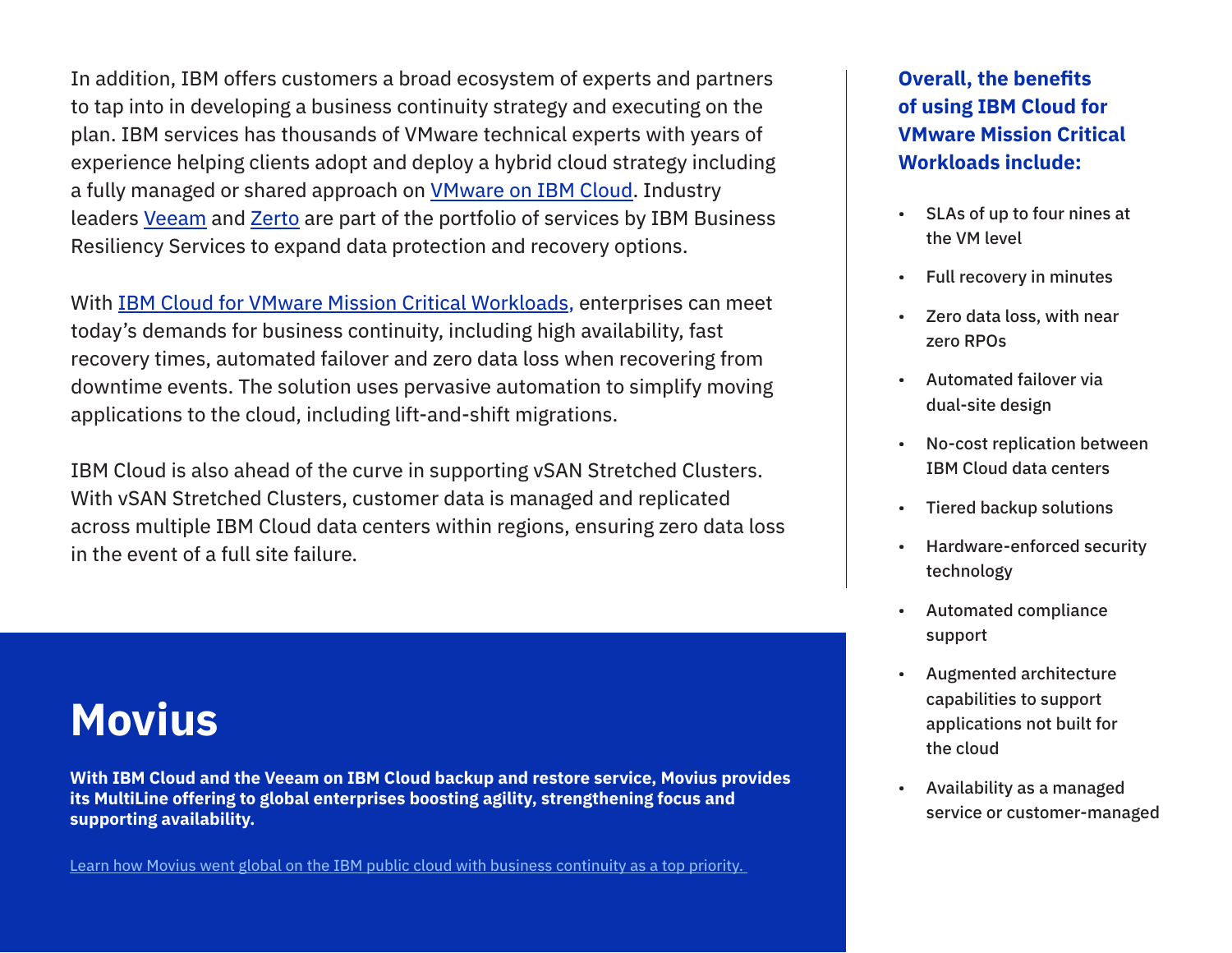### **Chapter 5:**

### **Planning and next steps**

When it comes to cloud-based business continuity plans, for most enterprises the issue is not whether to do so, but when and how. IT decision-makers and business leaders must be assured that implementing business continuity solutions to the cloud will not interrupt business in any way, shape or form.

Relying on proven platforms, technology leaders and companies that understand enterprise-grade requirements is critical. Leveraging platforms that support a broad range of industry solutions that are compatible with an existing technology stack to mitigate risks matters. Whether that is the use of automation, high availability or any other solution—having the ability to tap into these services quickly and easily whenever the time is right is an important detail that is often overlooked.

The combination of VMware and IBM Cloud offers leading business continuity capabilities, particularly with [IBM Cloud for VMware Mission Critical Workloads](https://cloud.ibm.com/docs/services/vmwaresolutions?topic=vmware-solutions-mcv_overview&locale=en%5C043science) and tight integrations with [Veeam](https://www.ibm.com/cloud/veeam) and [Zerto](https://www.ibm.com/cloud/zerto) for disaster and recovery. With industry leading RTO and RPO capabilities, customers can be confident that business applications will be available, whether on premises or in the cloud.

Ready to maximize business continuity in the cloud? Learn how to make this happen with [IBM Cloud for VMware Solutions.](https://www.ibm.com/cloud/vmware)